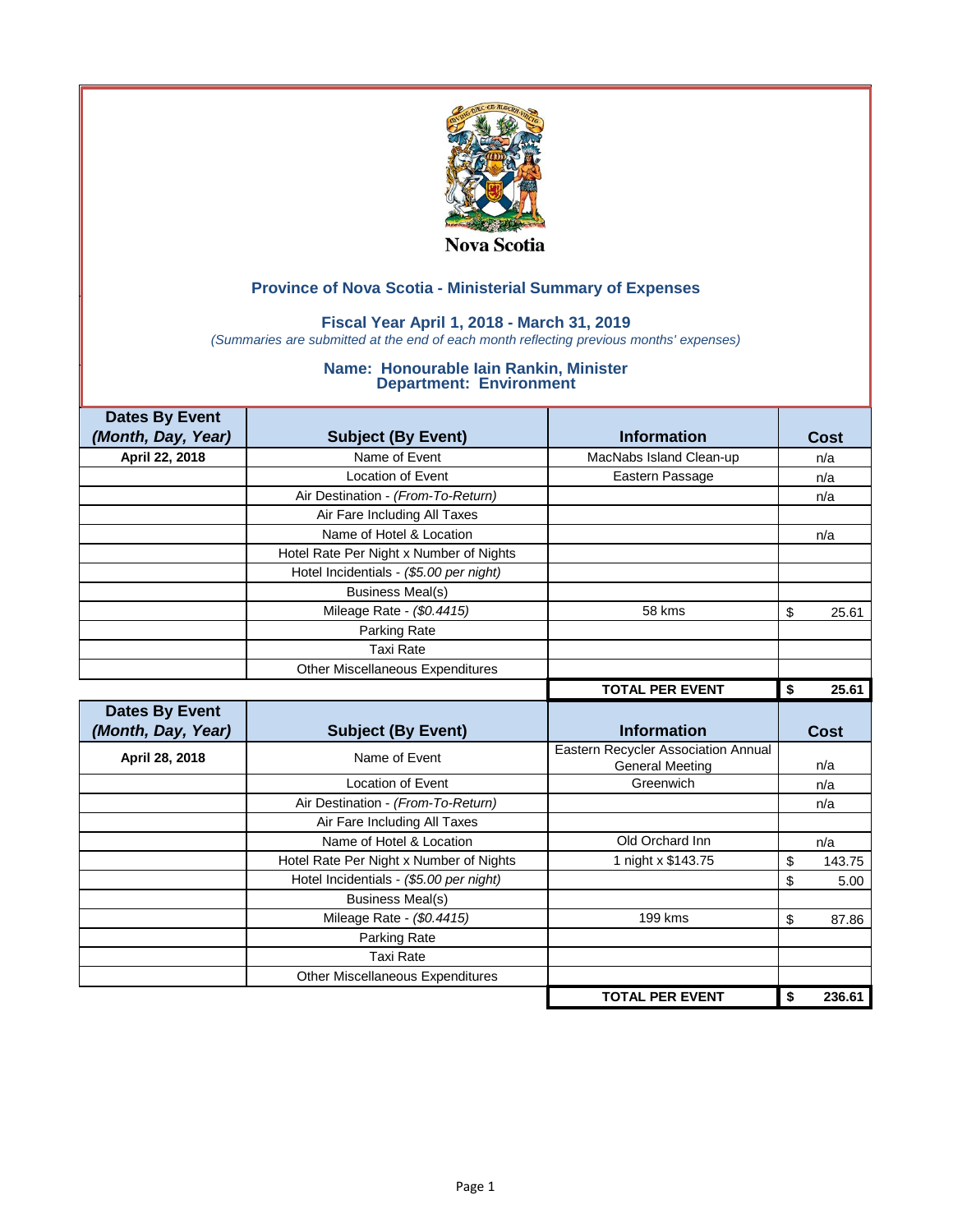

## **Fiscal Year April 1, 2018 - March 31, 2019**

*(Summaries are submitted at the end of each month reflecting previous months' expenses)*

| <b>Dates By Event</b> |                                         |                        |             |
|-----------------------|-----------------------------------------|------------------------|-------------|
| (Month, Day, Year)    | <b>Subject (By Event)</b>               | <b>Information</b>     | <b>Cost</b> |
| May 2018 (NIL)        | Name of Event                           |                        | n/a         |
|                       | <b>Location of Event</b>                |                        | n/a         |
|                       | Air Destination - (From-To-Return)      |                        | n/a         |
|                       | Air Fare Including All Taxes            |                        |             |
|                       | Name of Hotel & Location                |                        | n/a         |
|                       | Hotel Rate Per Night x Number of Nights |                        |             |
|                       | Hotel Incidentials - (\$5.00 per night) |                        |             |
|                       | <b>Business Meal(s)</b>                 |                        |             |
|                       | Mileage Rate - (\$0.4415)               |                        |             |
|                       | Parking Rate                            |                        |             |
|                       | <b>Taxi Rate</b>                        |                        |             |
|                       | Other Miscellaneous Expenditures        |                        |             |
|                       |                                         | <b>TOTAL PER EVENT</b> | \$          |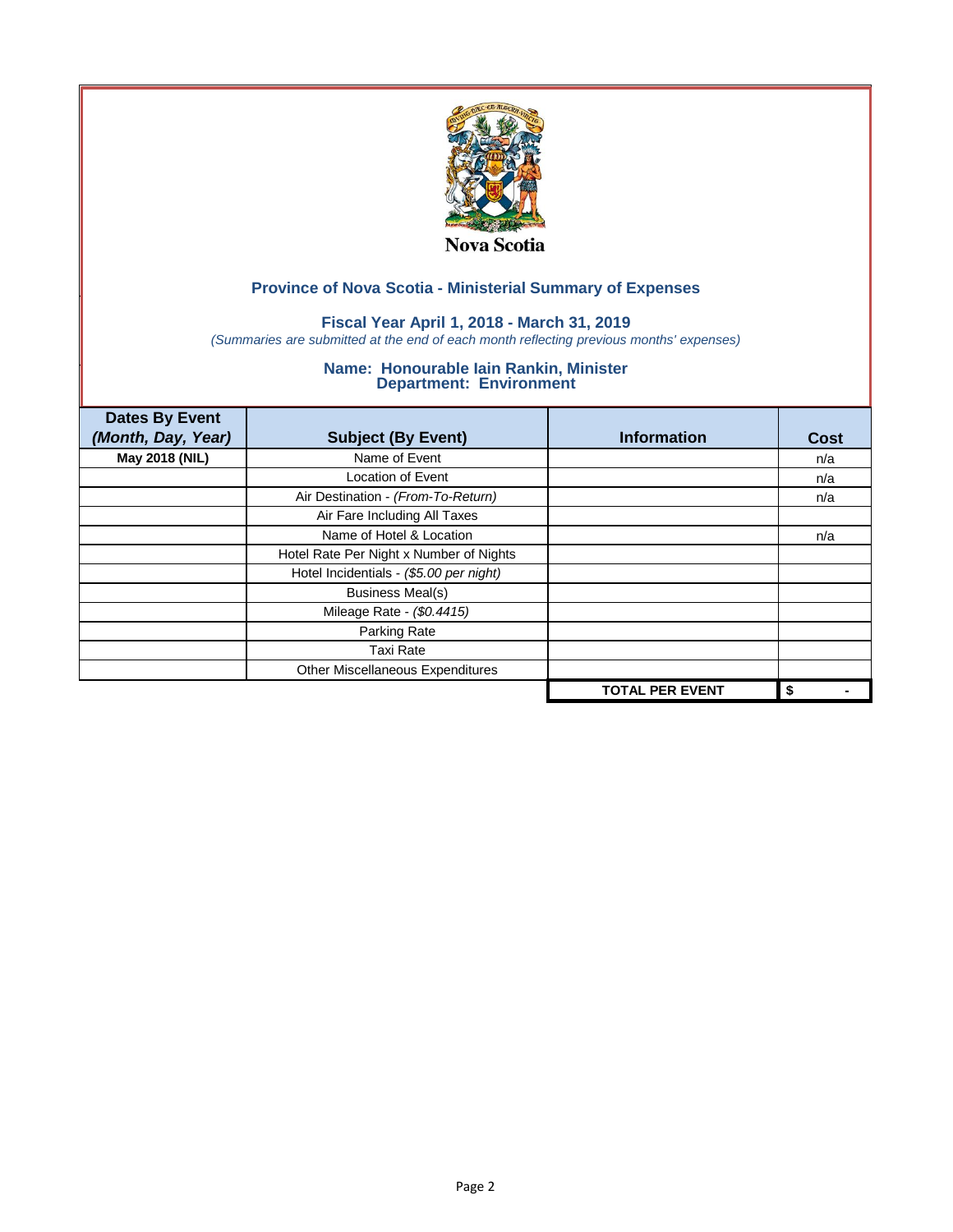

## **Fiscal Year April 1, 2018 - March 31, 2019**

*(Summaries are submitted at the end of each month reflecting previous months' expenses)*

| <b>Dates By Event</b> |                                         |                                           |                |             |
|-----------------------|-----------------------------------------|-------------------------------------------|----------------|-------------|
| (Month, Day, Year)    | <b>Subject (By Event)</b>               | <b>Information</b>                        |                | Cost        |
| June 19-22, 2018      | Name of Event                           | CanSia Solar Conference                   |                | n/a         |
|                       | Location of Event                       | Calgary, AB                               |                | n/a         |
|                       | Air Destination - (From-To-Return)      | Halifax-Calgary-Halifax                   |                | n/a         |
|                       | Air Fare Including All Taxes            |                                           | \$             | 877.04      |
|                       | Name of Hotel & Location                | Regency Suites Hotel, Calgary             |                | n/a         |
|                       | Hotel Rate Per Night x Number of Nights | \$173.53 x 2 nights<br>\$147.37 x 1 night | \$             | 494.43      |
|                       | Hotel Incidentials - (\$5.00 per night) | 3 nights                                  | \$             | 15.00       |
|                       | <b>Business Meal(s)</b>                 | Per diems                                 | \$             | 60.00       |
|                       | Mileage Rate - (\$0.4415)               | 86 kms                                    | \$             | 37.97       |
|                       | Parking Rate                            | Halifax airport parking                   | \$             | 63.33       |
|                       | <b>Taxi Rate</b>                        | Taxis in Calgary                          | \$             | 81.35       |
|                       | <b>Other Miscellaneous Expenditures</b> |                                           |                |             |
|                       |                                         | <b>TOTAL PER EVENT</b>                    | \$             | 1,629.12    |
|                       |                                         |                                           |                |             |
| <b>Dates By Event</b> |                                         |                                           |                |             |
| (Month, Day, Year)    | <b>Subject (By Event)</b>               | <b>Information</b>                        |                | <b>Cost</b> |
| June 27-29, 2018      | Name of Event                           | FPT Meetings of Ministers                 |                | n/a         |
|                       | Location of Event                       | Ottawa, ON                                |                | n/a         |
|                       | Air Destination - (From-To-Return)      | Halifax-Ottawa-Halifax                    |                | n/a         |
|                       | Air Fare Including All Taxes            |                                           | $\mathfrak{s}$ | 588.63      |
|                       | Name of Hotel & Location                | Lord Elgin Hotel, Ottawa                  |                | n/a         |
|                       | Hotel Rate Per Night x Number of Nights | \$233.86 x 2 nights                       | \$             | 467.72      |
|                       | Hotel Incidentials - (\$5.00 per night) | 2 nights                                  | \$             | 10.00       |
|                       | <b>Business Meal(s)</b>                 | Per diems                                 | \$             | 50.00       |
|                       | Mileage Rate - (\$0.4415)               | 86 kms                                    | \$             | 37.97       |
|                       | Parking Rate                            | Halifax airport parking                   | \$             | 38.00       |
|                       | <b>Taxi Rate</b>                        | Taxis in Ottawa                           | \$             | 80.79       |
|                       | <b>Other Miscellaneous Expenditures</b> |                                           |                |             |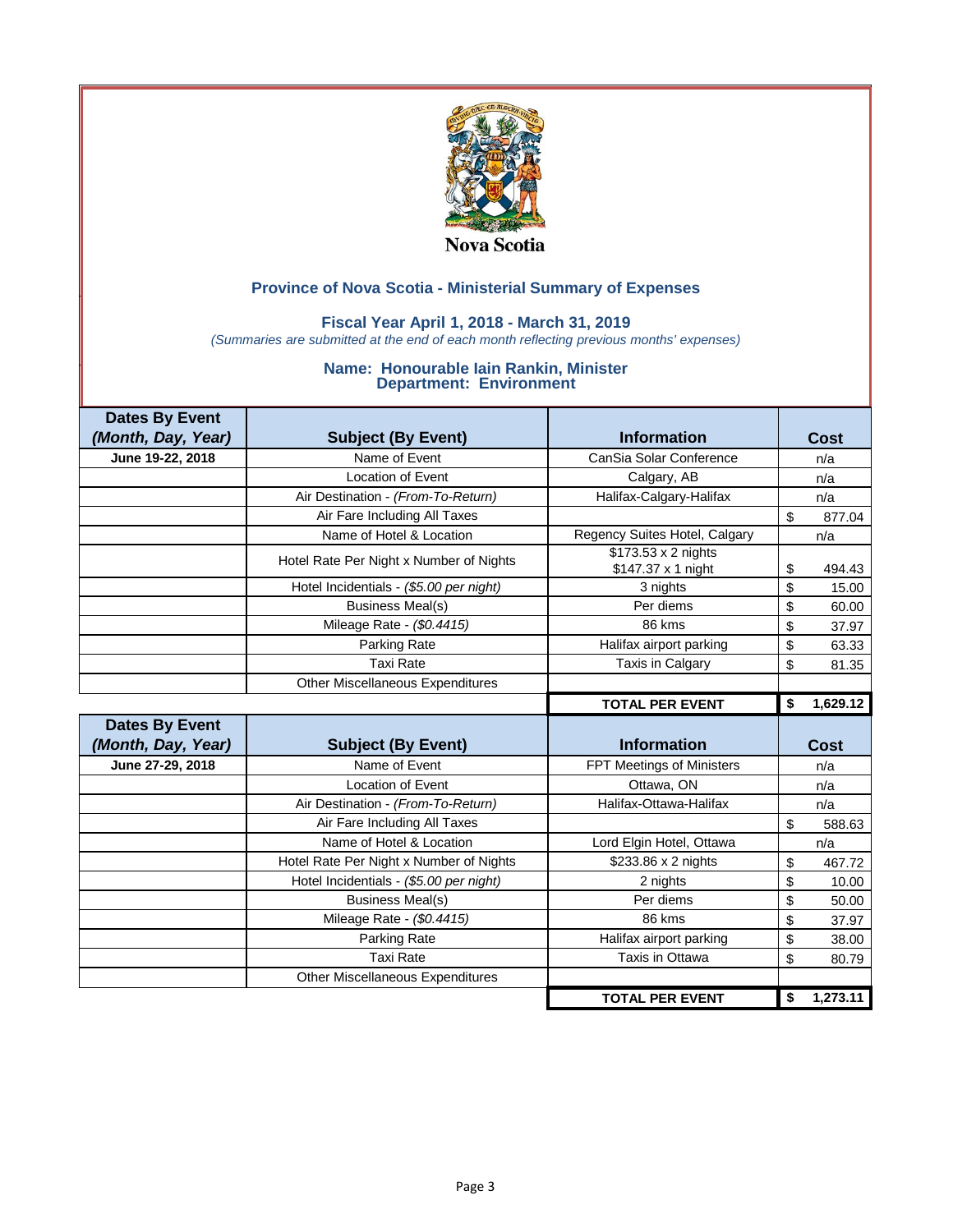

## **Fiscal Year April 1, 2018 - March 31, 2019**

*(Summaries are submitted at the end of each month reflecting previous months' expenses)*

| <b>Dates By Event</b><br>(Month, Day, Year) | <b>Subject (By Event)</b>               | <b>Information</b>                     | Cost        |
|---------------------------------------------|-----------------------------------------|----------------------------------------|-------------|
| June 26, 2018                               | Name of Event                           | <b>Retail Council Atlantic Meeting</b> | n/a         |
|                                             | Location of Event                       | Truro                                  | n/a         |
|                                             | Air Destination - (From-To-Return)      |                                        | n/a         |
|                                             | Air Fare Including All Taxes            |                                        |             |
|                                             | Name of Hotel & Location                |                                        | n/a         |
|                                             | Hotel Rate Per Night x Number of Nights |                                        |             |
|                                             | Hotel Incidentials - (\$5.00 per night) |                                        |             |
|                                             | <b>Business Meal(s)</b>                 |                                        |             |
|                                             | Mileage Rate - (\$0.4415)               | 196 kms                                | 86.53<br>S  |
|                                             | Parking Rate                            |                                        |             |
|                                             | Taxi Rate                               |                                        |             |
|                                             | Other Miscellaneous Expenditures        |                                        |             |
|                                             |                                         | <b>TOTAL PER EVENT</b>                 | 86.53<br>\$ |